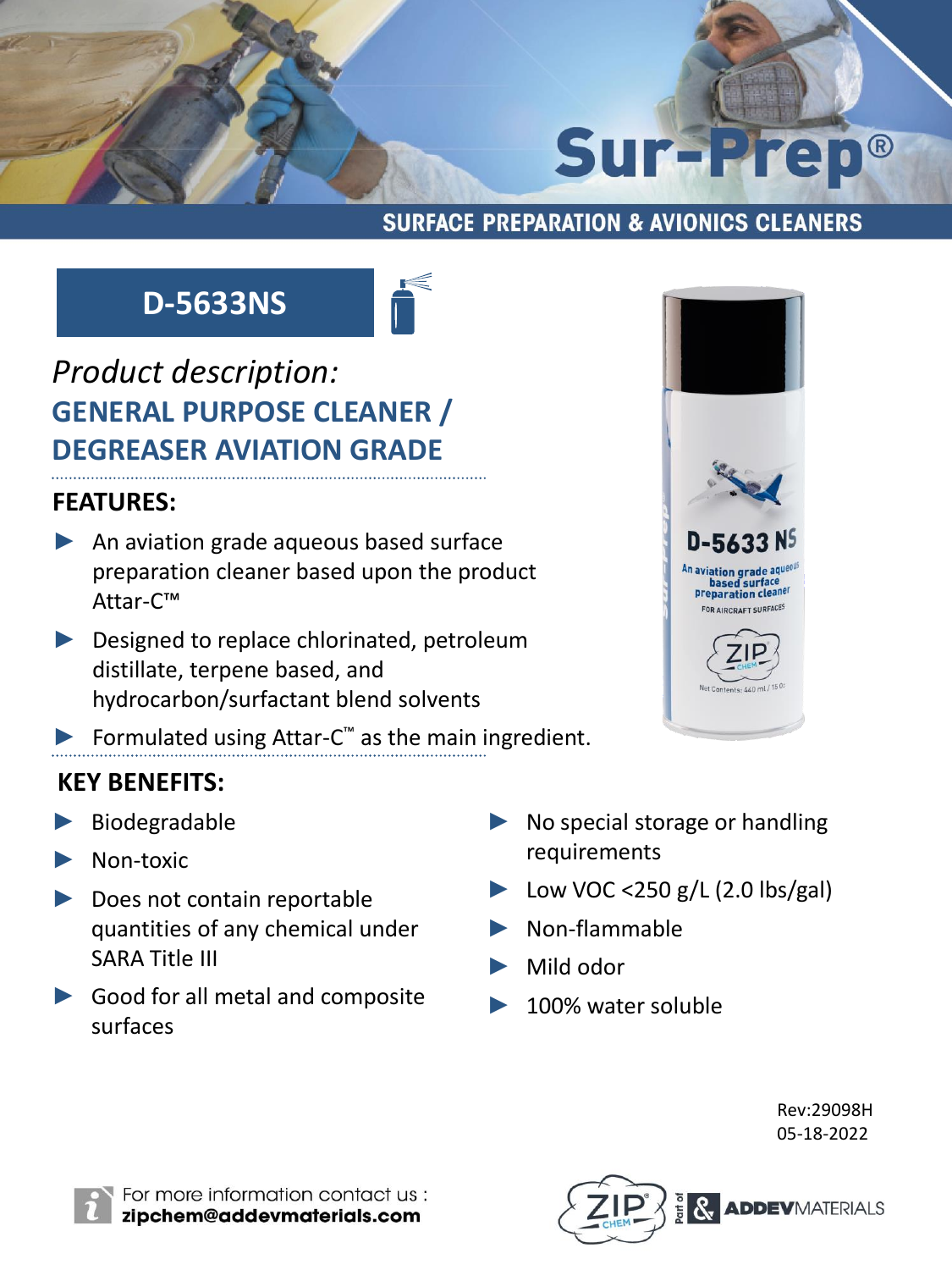# Sur-Prep®

#### **SURFACE PREPARATION & AVIONICS CLEANERS**

# **D-5633NS**



# *Product description:* **GENERAL PURPOSE CLEANER / DEGREASER AVIATION GRADE**

#### **SPECS:**

• ARP 1755 B (Attar-C™)

• CSD Number 1 (Attar-C™)

• Boeing D6-17487 (Attar-C™)

#### **APPLICATIONS:**

- $\checkmark$  Ideal for use on general aircraft surfaces that are contaminated with heavy deposits of oil, grease, hydraulic fluids or baked-on carbon residues.
- ✓ **D-5633NS** can be used in wipe down applications for thrust reversers or body panels
- $\checkmark$  Designed for use at ambient temperatures.
- $\checkmark$  Utilize a non-metallic brush or a cloth if necessary to agitate the material.
- $\checkmark$  For extremely soiled areas, a 5-10 minute dwell time may be required.
- ✓ If **D-5633NS** is used to prepare a surface, a water rinse after application is recommended.
- ✓ Pre-test **D-5633NS** for substrate compatibility prior to use.
- ✓ **D-5633NS** can be used in conjunction with the **Formit®** extensions to provide targeted spray to areas that may be difficult to reach but need to be coated. Please refer to the **Formit®** technical data sheet for more information.
- ✓ Bulk application available as **ZC-633**

#### **PHYSICAL PROPERTIES:**

- ► **Color:** Pale Yellow
- ► **Flash Point:** None
- ► **Freeze-Thaw:** Stable